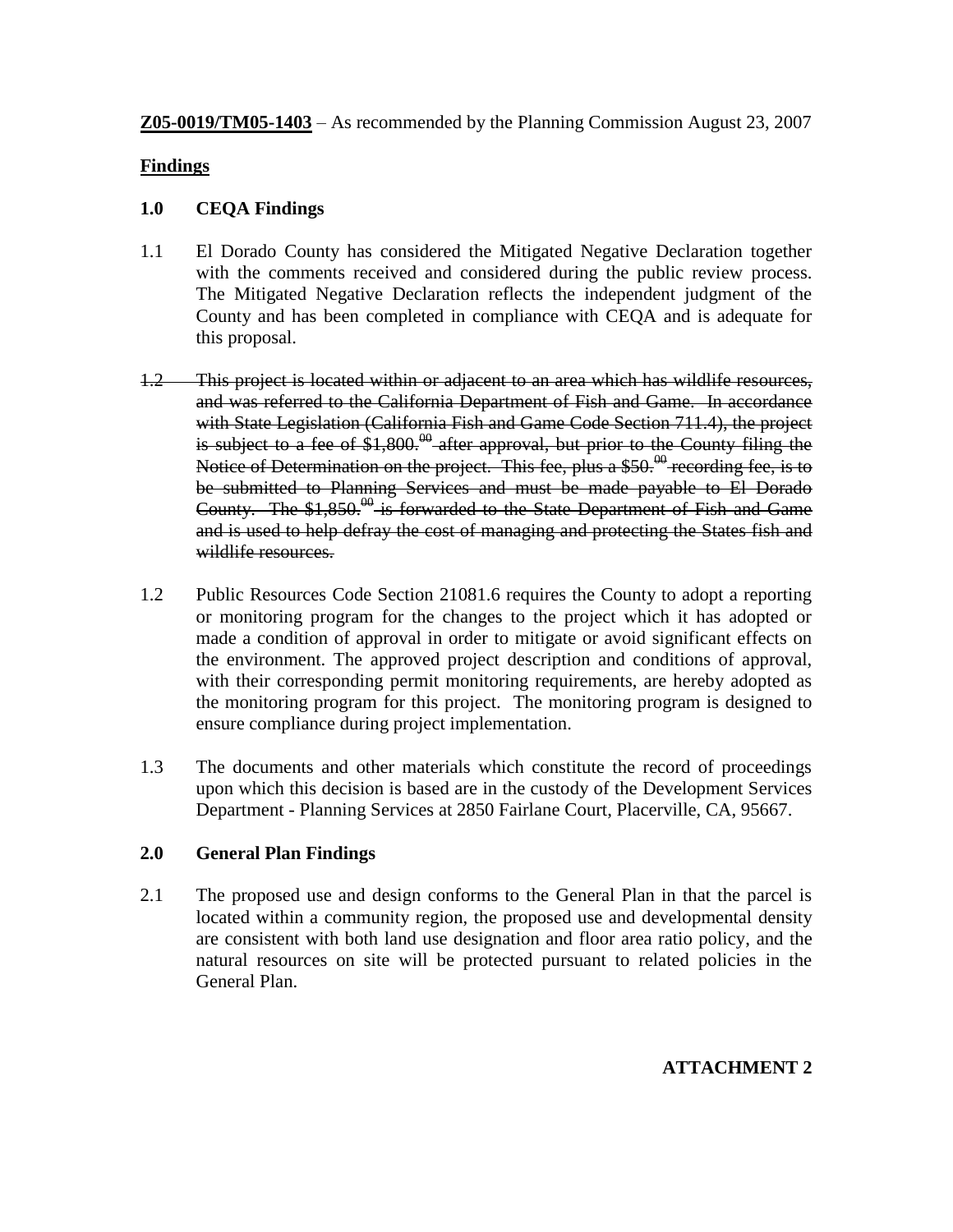- 2.2 In accordance with State law and pursuant to General Plan Policy 2.2.5.3, the County has evaluated the subject rezoning request based on the General Plan's general direction as to minimum parcel size or maximum allowable density and to assess whether changes in conditions are present that would support a higher density or intensity zoning district. The 19 specific criteria found within General Plan Policy 2.2.5.3 have been analyzed with regards to the above-referenced zone change request. Based on this analysis and the conclusions reached in the staff report, the site is found to be suitable to support the proposed density.
- 2.3 The proposed project is consistent with policies 2.1.5.1 regarding building densities, 2.2.5.21 regarding compatibility with adjoining land uses, 5.2.1.2 regarding adequate water supplies, 5.2.1.3 regarding connecting to a public water system, 5.7.1.1 regarding adequate water for fire protection, 7.3.3.4 regarding buffers and setbacks for wetlands and streams, and 7.4.4.4 regarding oak woodland preservation and mitigation.

#### **3.0 Administrative Findings for Tract Map**

## 3.1 **The site is physically suitable for the proposed type and density of development after rezone.**

As shown on the Tree Preservation Map (Exhibit F), adequate building areas for each lot are available considering the required septic replacement area, wetland setbacks, tree canopy retention, zoning setbacks, and fire safe standards. As such, the site is physically suitable for the proposed type and density of development.

# 3.2 **The proposed subdivision is not likely to cause substantial environmental damage.**

The proposed subdivision is not likely to cause substantial environmental damage with the implementation of the mitigation measures identified as Conditions in Attachment 1.

#### 3.3 **The proposed Tentative Map, including design and improvements, is consistent with the General Plan policies and land use map after rezone.**

As proposed, the tentative map conforms to the High Density Residential General Plan land use designation and applicable General Plan policies including access, tree canopy retention, water service, wetland setbacks, grading, transportation, fire protection, and wastewater disposal.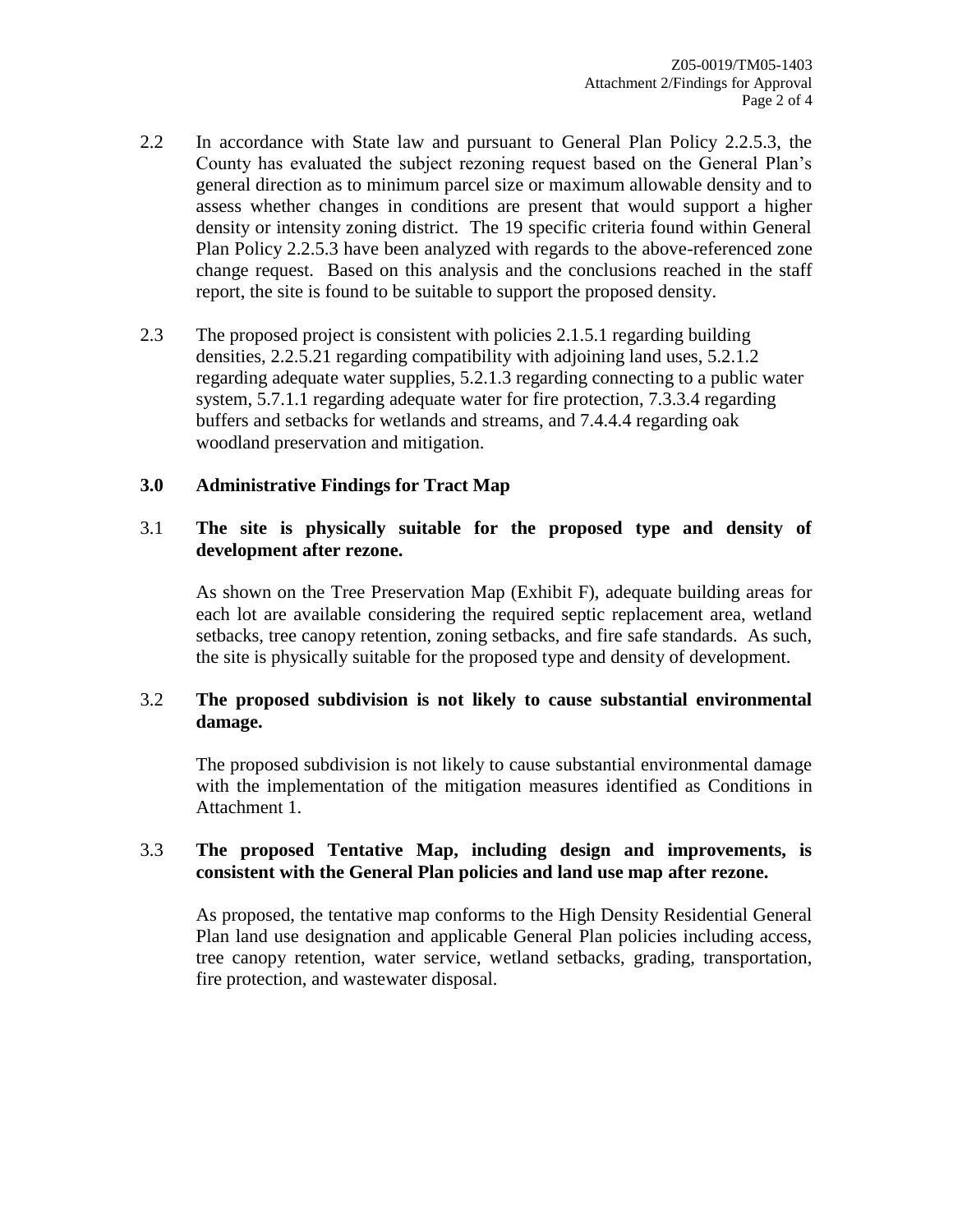# 3.4 **The proposed Tentative Map conforms to the applicable standards and requirements of the County's zoning regulations and the Major Land Division Ordinance.**

As proposed and with the approval of the requested design waivers, the tentative map conforms with the development standards within the One-acre Residential (R1A) and One-half Acre Residential (R20,000) Zone Districts and the Major Land Division Ordinance.

# **4.0 Design Waiver Findings for Tract Map**

# **Design Waivers Requested**

- a. Construct a four-foot wide sidewalk in lieu of the six-foot wide sidewalk required under Standard Plan 101B.
	- 1) Special conditions peculiar to the property proposed to be divided would justify the adjustment or waiver because the adjusted sidewalk width will better conform to the surrounding landforms, resulting in reduced grading and impact on the natural resources. In addition, the narrower sidewalk is consistent with the existing road cross section of Beasley and Voltaire Drive.
	- 2) Strict application of County design and improvement requirements would cause extraordinary and unnecessary hardship in developing the property because the increased sidewalk width could require more extensive grading and drainage work with increased impacts to an area that is sensitive to soil disturbance.
	- 3) The waiver would not be injurious to adjacent properties or detrimental to the health, safety, convenience and welfare of the public as the construction of a four-foot wide sidewalk in lieu of the six-foot wide sidewalk would not change or increase any of the above mentioned issues.
	- 4) This waiver would not have the effect of nullifying the objectives of Article II of Chapter 16 of the County Code or any other ordinance applicable to the division as the construction of a fourfoot wide sidewalk in lieu of a six-foot wide sidewalk would not directly conflict with any objective contained within Article II of Chapter 16.
- b. Reduce right-of-way for Voltaire Drive, C Drive, and D Drive to 44 feet, rather than the 50 feet required under Standard Plan 101B, and reduce the right-of-way for Beasley Drive to 50 feet, rather than the 60 feet required under Standard Plan 101B.